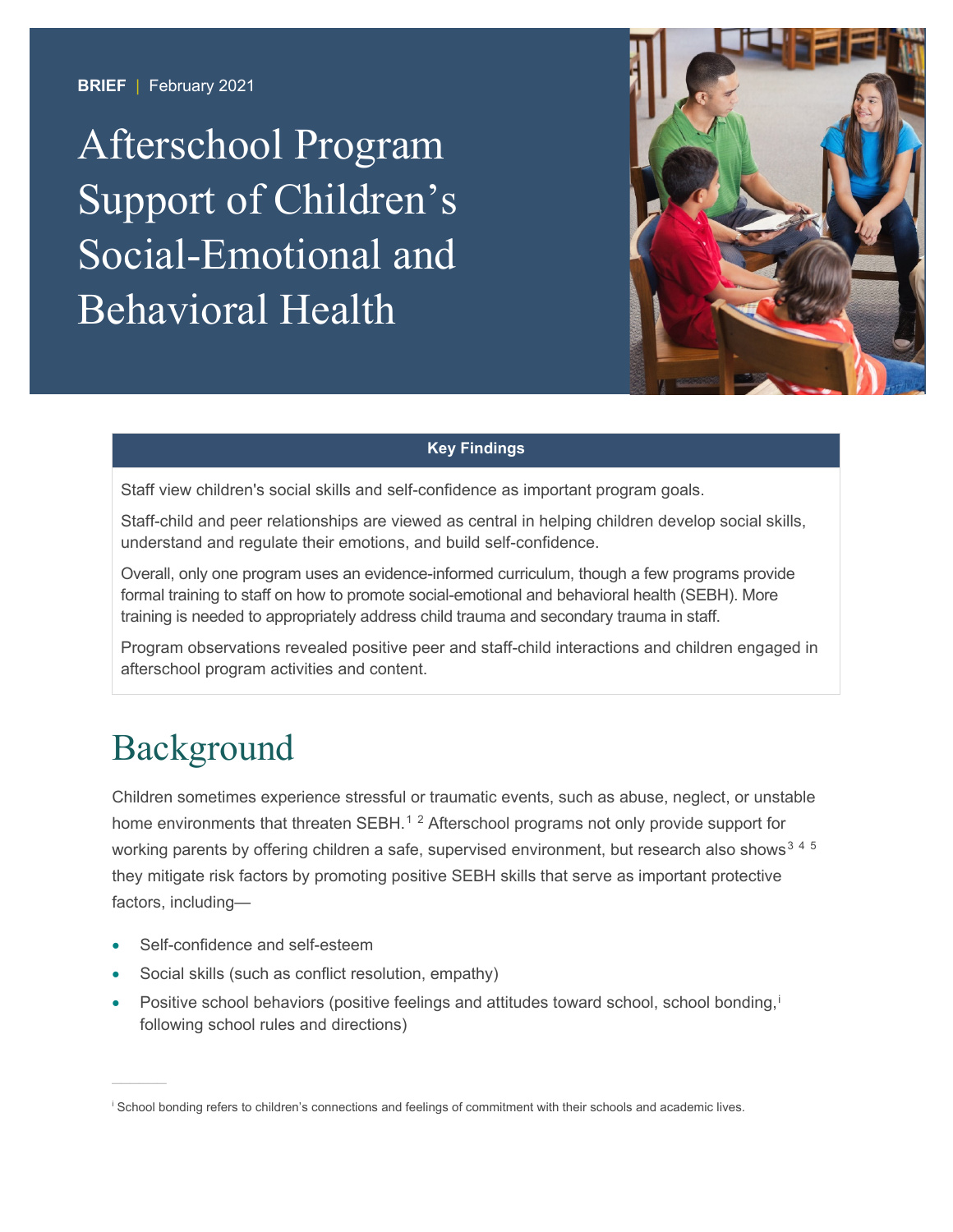Increasingly, supporting these nonacademic skills is seen as essential in providing children with competencies needed to perform well in school and function in society. Social-emotional and behavioral skills are foundational in predicting positive outcomes across multiple domains, both in the short and long term. These skills serve as lifelong protective factors to buffer children against exposure to risk factors. [6](#page-8-5)

Programming provided in afterschool settings offers a unique and invaluable opportunity to fill gaps from the school day and promote positive SEBH outcomes for young children. Afterschool settings are often less structured and provide more opportunities for interactions with staff and peers to develop nonacademic skills. In fact, SEBH is often an explicit and central goal of afterschool programs, where the nature of routines and activities are specifically designed to support building social skills and positive peer relationships, which complements the traditional academic focus of the school day.<sup>[7](#page-8-6)</sup> Afterschool programs also provide a unique opportunity to promote girls' involvement in physical activities. During middle childhood and throughout adolescence, girls tend to be less physically active than boys, which can lead to later disparities in the domains of social-emotional, and behavioral health. $89$  $89$ 

This brief summarizes how five afterschool programs—representing diverse geographic regions, program settings, and served populations—view their roles and contributions to promoting young children's SEBH. Findings were gathered through interviews with multiple program staff and observations of afterschool programs during two-day site visits. For an overview of the study, see the related brief entitled *"Providing an Essential Service: An Overview of Afterschool Program Support of Children's Social-Emotional, Behavioral, and Physical Health During Middle Childhood."*

# Promoting Social-Emotional and Behavioral Health in Program Goals

Overall, programs discussed goals that either indirectly or directly relate to SEBH. For example, most programs reported providing a safe and supportive environment as a central goal, which sets the stage for focusing on social-emotional and behavioral skills. Additionally, some discussed more targeted goals such as promoting children's social skills, self-regulation, and self-confidence.

**Safe and supportive environment.** All programs discussed providing a safe space and supportive environment as an important program goal. Staff members view their afterschool programs as a place for children to not only be cared for in a structured environment supervised by adults, which is an essential service to provide working parents, but also an opportunity for children to be part of a supportive community. Staff members discussed the importance of building a sense of community and belonging and providing children with fun learning opportunities not otherwise accessible during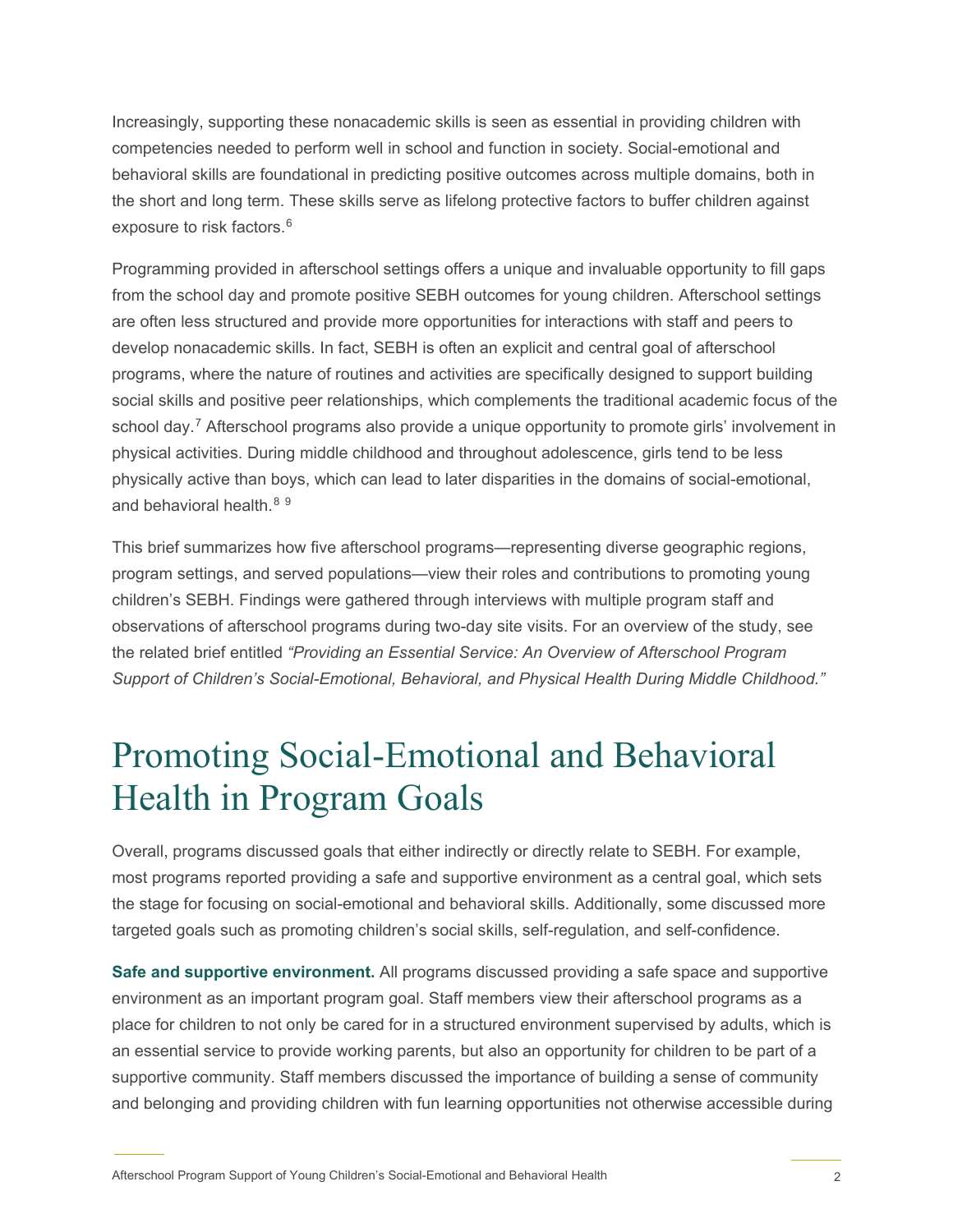the school day or at home. Positive and supportive relationships with peers and adults are important protective factors in mitigating the negative consequences of Adverse Childhood Experiences (ACEs) on children's development.

*"We want every child to feel this is a family environment. They're connecting with other kids and adults and building relationships. Staff are providing a quality program so that the child will be successful, be it in school or at home with life skills."*

**Promoting social skills and self-regulation.** Most programs focus on character development,<sup>[ii](#page-2-0)</sup> life skills, [iii](#page-2-1) or values that relate to social-emotional health. Programs often labeled these skills differently and, depending on local context and children's needs, had slight variations in the meaning of these labels. However, there was also a great deal of overlap across programs. For example, programs discussed providing opportunities for children to develop specific social skills like teamwork and empathy. Most discussed helping children understand and regulate their emotions and manage relationships with others. One program uses a framework designed to promote children's awareness of their emotions and internal state by prompting them to reflect on and label how they are feeling and reacting during challenging or stressful situations. Others discussed how promoting children's social skills and ability to regulate their emotions and behaviors help create a calm afterschool environment where children can relax and de-stress from the school day or adverse home or community environments.

**Building self-confidence.** Building children's self-confidence was another commonly reported goal. Three programs discussed how providing children a safe space to explore their interests and engage in fun learning activities creates a pathway to building new skills, self-confidence, and a sense of independence.

## Staff Supports

Programs provide several sources of support to staff members to help promote SEBH. This includes providing curricula, monthly activity sheets, or guiding frameworks to inform daily program activities.

<span id="page-2-0"></span>ii Examples of character development skills referenced by staff include helping others and caring, leadership, honesty, respect, and responsibility.

<span id="page-2-1"></span>iii Examples of life skills referenced by program staff include preparing your own food, taking care of your belongings, and being a responsible and caring citizen.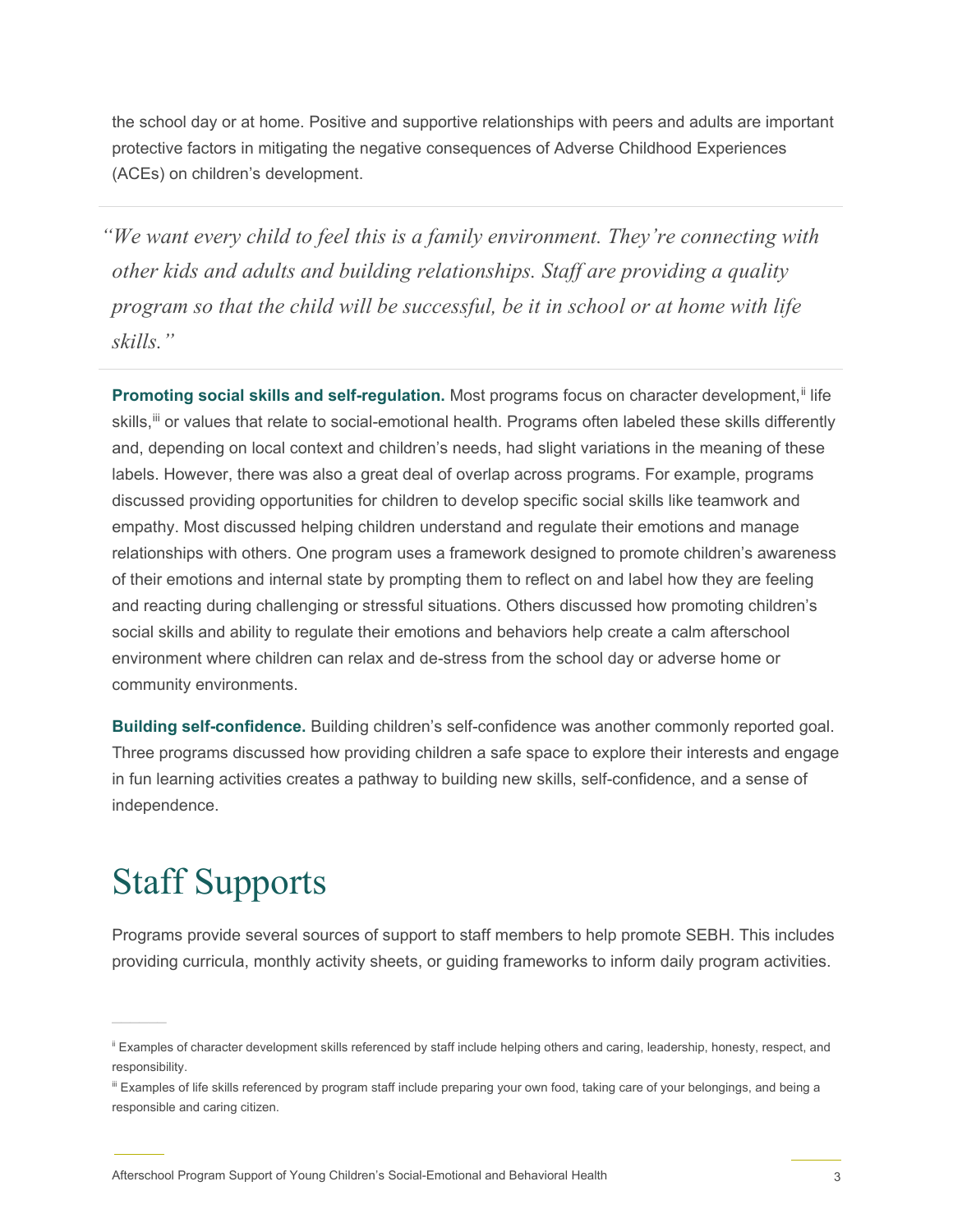Programs also provide training and ongoing coaching on how to communicate with children, address challenging behaviors, and recognize sources of trauma. Last, staff members discussed the sense of family and community among coworkers and supervisors as a valuable resource when dealing with challenging or stressful situations with children.

**Curriculum, monthly activity sheets, and guiding frameworks.** Only one program uses a structured, evidence-informed curriculum explicitly focused on promoting SEBH skills; three do not use such a curriculum; and one does not target SEBH at all. This program uses the SPARK early literacy program, which is offered to kindergarten through second grade children for one hour afterschool to reinforce what children are learning during in-school one-on-one SPARK tutoring and home visits with families.<sup>[10](#page-8-9)</sup> An impact evaluation suggested SPARK is a promising practice for building literacy and social-emotional skills, and the intervention is being further evaluated.[11](#page-8-10) The program described SPARK as a guided-reading curriculum to build children's social-emotional competencies through stories that foster empathy and connection. Instead of a structured curriculum or set of activities, two programs use monthly activity sheets they typically adapt to implement flexibly in meeting children's developmental needs and interests. These activity sheets, developed by program supervisors, sometimes focus on promoting a social-emotional or behavioral skill. For example, one activity aims to help children understand—through concrete visuals—how hurtful words and actions can negatively impact others. A fourth program uses a framework designed to help children become more aware of their feelings and internal emotional states. This framework does not include a set of structured program activities or content, instead it provides a guide for staff on how to interact with children.

**Staff training to address challenging behaviors and recognize trauma.** Some programs provide training on child behavior management and how to de-escalate challenging behaviors with children. Staff members at two programs discussed how role playing and scenarios provided in training helped them think through how to handle challenging behaviors and situations. Two programs also provide training on using positive language and redirection with children as a strategy for addressing challenging behavior. Another provides training to help staff recognize sources of trauma children experience, better understand their behavior in coping with trauma, and avoid exposing them to potential triggers (such as loud noises or changes in routine). However, it was noted that programs may need additional support when it comes to addressing trauma. A few staff members discussed how children shared sensitive information about their home lives and indicated they were not fully prepared or trained on how to appropriately address these sensitive situations.

*"All our students experience trauma in some way, fashion, or form—whether it's a chaotic home environment or something going on at school—and then our staff experience it as well."*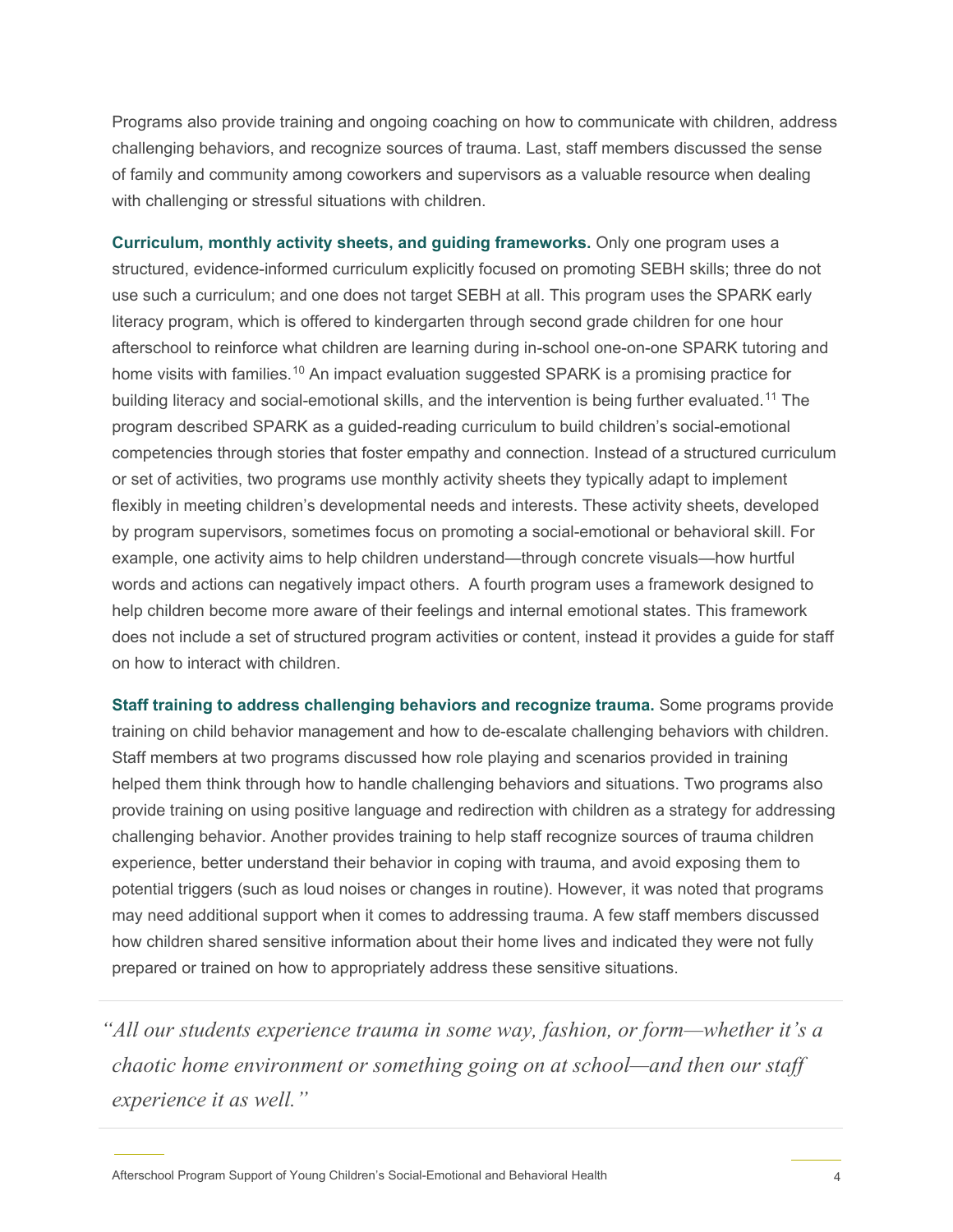A majority of staff training, which focuses on multiple topics including administrative issues, is provided outside of afterschool program time, typically during regularly scheduled staff meetings and training days. Through discussions with staff on the identified needs of children and families served, program administrators identified training needs and topics. A few program administrators mentioned observing new staff during afterschool program time to provide direct coaching and modelling on how to interact with children and manage challenging behaviors.

**Supportive work environment.** Almost all staff members discussed the afterschool program as a "family" or second "home." The sense of community among staff and children serves as an important source of support to staff. Staff members receive ongoing support from other staff and supervisors to help overcome challenging situations and manage some of the stressors associated with working with young children who face adverse experiences, often called secondary traumatic stress.

## Program Content, Activities, and Interactions

Apart from curricula, program staff discussed specific ways to focus on social-emotional and behavioral skills. Some of the examples provided were less intentional in nature and more a function of how services are delivered. For example, staff discussed building children's self-confidence and reducing behavioral issues through engaging program content and activities. Staff gave examples of specific activities and tools used to help children recognize and reflect on their emotions and behaviors. Typically, social skills are discussed through positive, responsive interactions with staff and peers.

**Engaging program content and activities.** Programs strive to provide engaging content and activities to promote children's self-confidence and reduce challenging behavior. For example, one program offers activities ranging from a junior chef course to a basketball league and mentorship to help children identify healthy ways to handle feelings and emotions. Another offers several activities specifically designed to promote social-emotional and behavioral health, including providing a family style meal to encourage sharing and teamwork, a martial arts program to promote focus and selfdiscipline, and yoga and meditation to promote mindfulness.

### **Observations of Program Content, Activities, and Interactions**

As part of the two-day site visits, structured observations were made of afterschool program content, activities, and interactions. Observations were guided by the Promising Practices Rating System (PPRS).<sup>[12](#page-8-11)</sup> Overall, observations are listed below.

• **Children engaged in program activities.** Children showed focus and interest in program activities. Overall, on a daily basis children had the opportunity to choose in which activities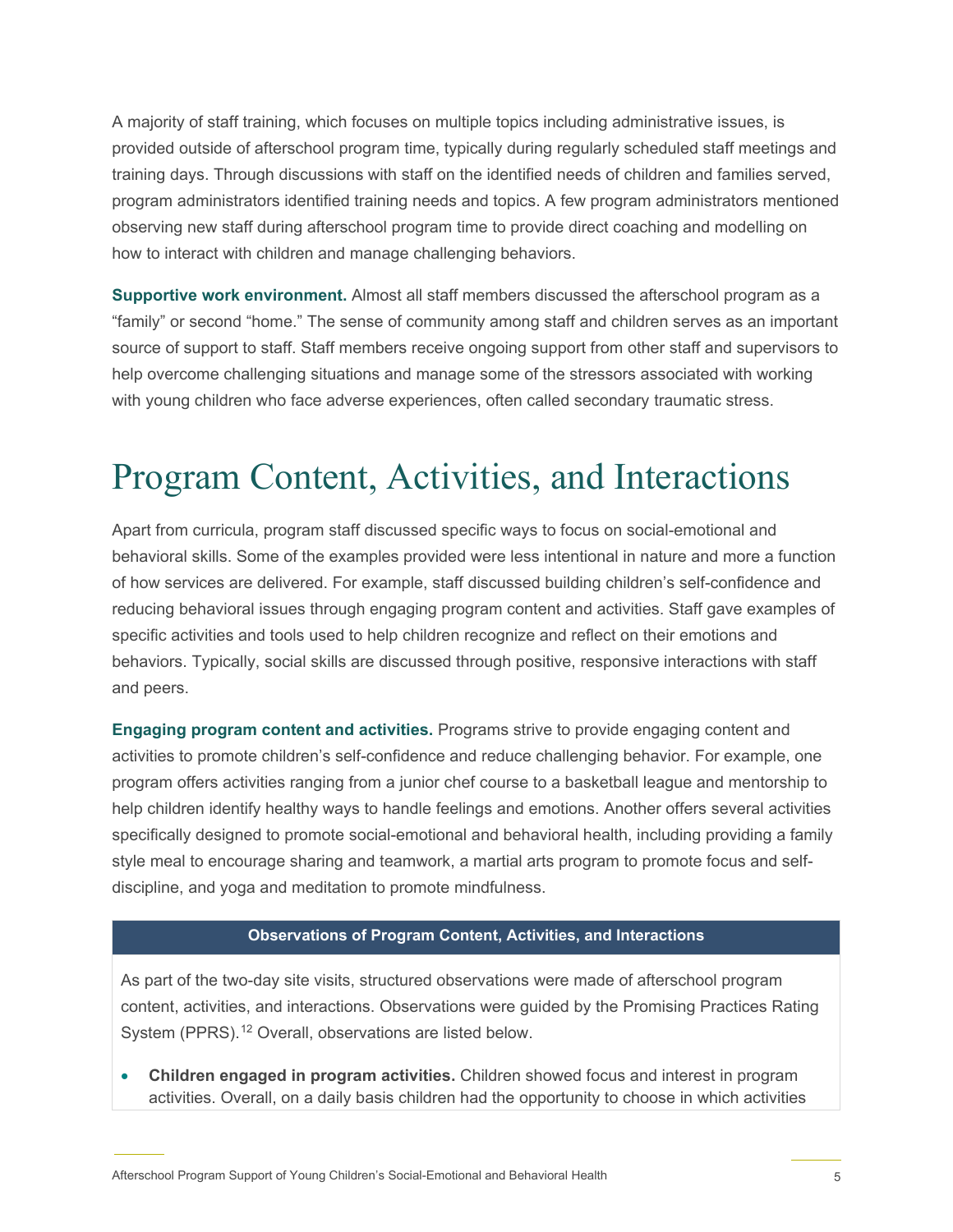they wanted to participate. While structured activities were offered and a general afternoon schedule was followed, children had opportunities to choose specific activities in which they wanted to participate. Children were observed following instructions, demonstrating concentration and enjoyment during activities, and engaging in on-task discussions with peers and staff.

- **Children engaged in positive peer interactions.** Children were observed sharing materials and working well together. Children also listened to one another and resolved conflicts agreeably. When there was a conflict between children, staff intervened in a timely and appropriate manner and encouraged them to work through and resolve it.
- **Staff members engaged with and showed interest in children.** Observed staff-child interactions were characterized as warm and supportive. Staff used a positive voice tone with children and responded to their comments or questions. Staff also noticed, in a timely manner, when children were struggling and responded appropriately.

**Opportunities for Reflection and Peer Support.** One program starts each afternoon with a reflection time focused on a specific topic, often related to treating others with respect and care. During this time, children act out scenarios and discuss possible solutions for addressing challenging situations with peers. This program also uses reflection sheets to help them recognize and reflect on their feelings, especially after situations where their feelings may have been hurt or when behavior was not appropriate. Another program described using group discussions to provide children with a space to discuss how they are feeling and work through issues and disagreements as a group.

**Behavior management.** Two programs use behavior charts for children struggling with behavioral issues. These programs indicated they often work with school-day teachers and parents to share information and strategies for addressing behavioral issues and to provide continuity for children across the school day, during afterschool time, and at home. These programs also actively involve children in the development and implementation of behavior charts. Another program uses a token system that is aligned with the school-day curriculum to promote helping behaviors. Through this system, children earn tokens for helping with tasks such as wiping down tables or taking out the trash; tokens can later be exchanged for items at their school store (e.g., toys, snacks, school supplies).

**Positive and responsive interactions.** Program staff discussed how developing relationships with children promotes social-emotional and behavioral skills. Staff at three programs highlighted the importance of understanding the children, observing their behavior, and noticing when they might be struggling with managing emotions so they can intervene. For instance, staff at one program described providing support for children's emotional intelligence by talking them through situations and helping them reflect on their emotions and behaviors.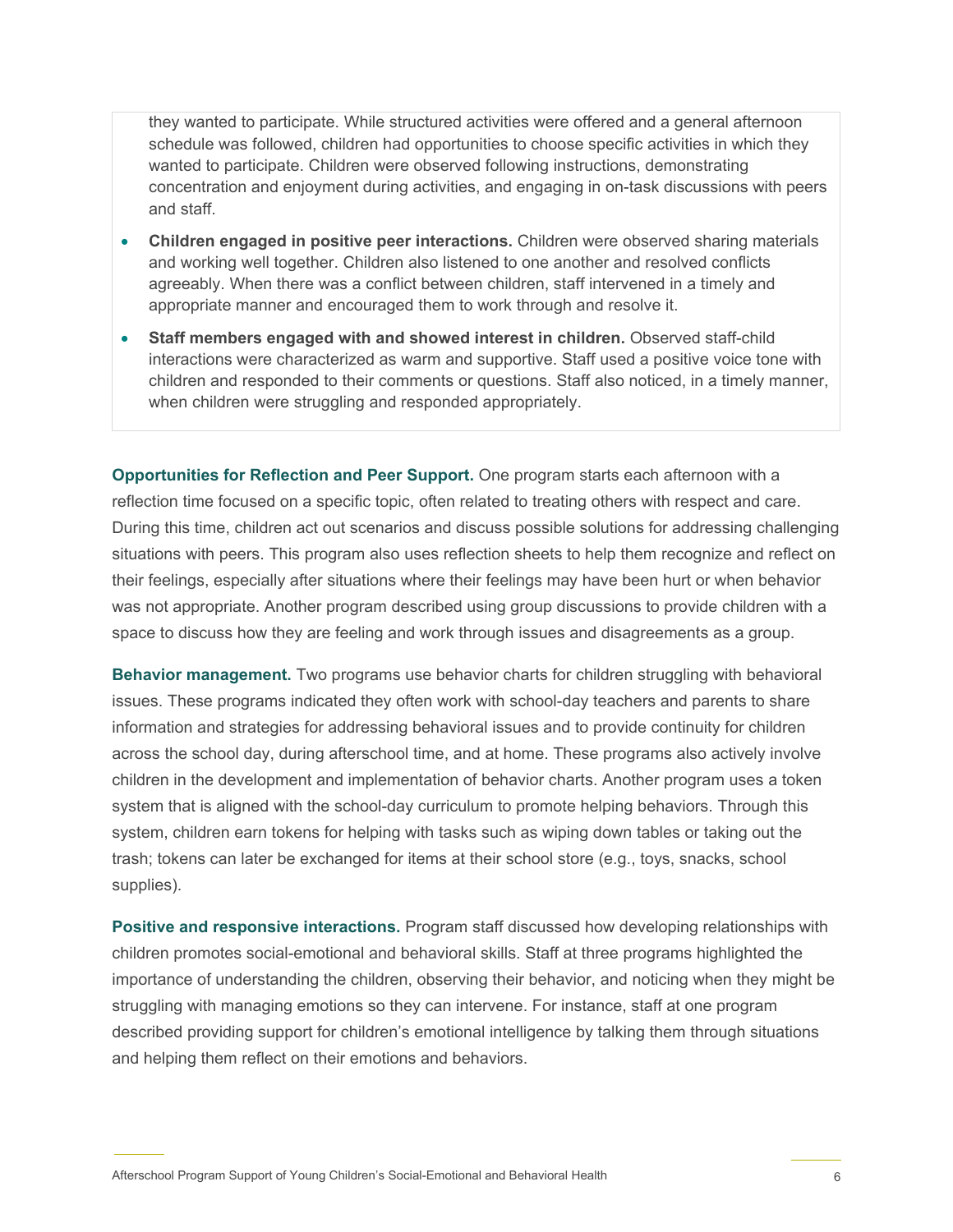*"A lot happens in the language. Really, we use language as the tool and the vehicle for creating opportunities for emotional intelligence practice. You'll often hear teachers coaching the students. If the child is frustrated, saying, 'So if you don't know that, what do you know that could help you?'"*

# Program Successes and Opportunities for Improvement

A clear strength highlighted in this brief is the dedication of afterschool program staff in providing children a safe and supportive environment where they can thrive socially, learn how to better manage behavior, and build new skills and confidence. Staff members uniformly recognize a need to promote social-emotional and behavioral skills, reporting that children may otherwise not have support for this type of skill development either during the school day or at home. However, most programs don't provide formal support or guidance in the form of evidence-based curricula, content, or structured program activities to address this need. Instead, programs try to support the development of these skills by structuring activities promoting teamwork, providing engaging content to minimize behavioral issues, and fostering positive relationships to serve as a secure base for children to feel emotionally safe and supported.

# Implications for Policy and Practice

To strengthen, align, and deliver high-quality learning opportunities that promote SEBH within afterschool programs serving low-income children and families, additional research and support is needed to—

- Provide a better understanding of the national landscape of afterschool programs with respect to how programs are working to promote SEBH, the extent to which this differs by location of programs, whom they currently serve or do not serve, what children's and family's needs are, and whether programs are meeting these needs
- Consider how best to support afterschool providers to more effectively and intentionally leverage afterschool routines and activities to promote children's social-emotional and behavioral skills through the use of evidence-based curricula, programs, and activities; to provide continuity and alignment and consider how to adapt and build on curricula implemented during the school day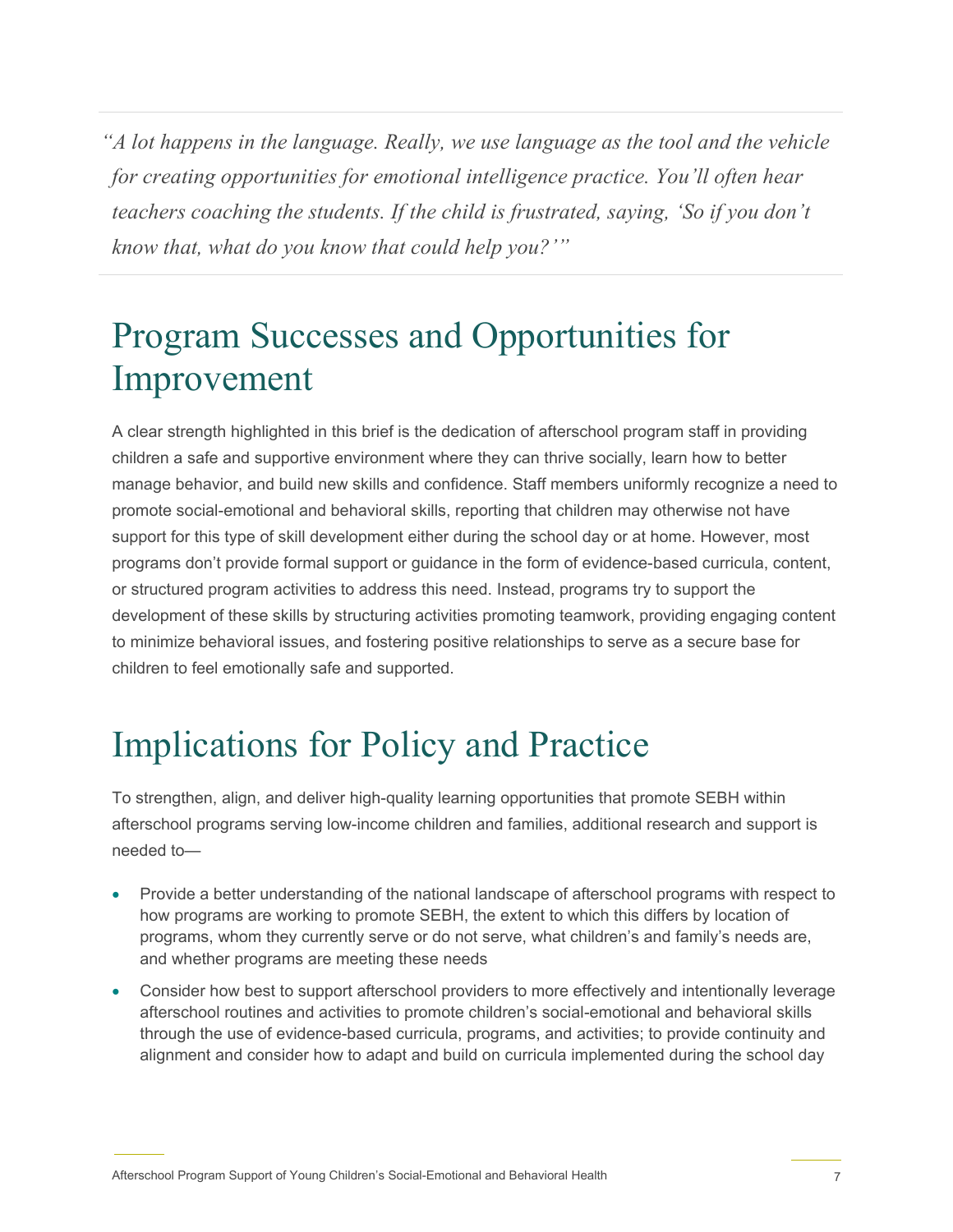- Develop and evaluate programming that recognizes and leverages the interconnected nature of development during middle childhood, including the interdependent nature of SEBH, physical health, and academic outcomes
- Identify ways to help afterschool programs provide more intentional learning opportunities to promote SEBH to bolster positive child outcomes, including addressing SEBH disparities by gender
- Recognize children's SEBH influences development in other developmental domains and impacts later development into adolescence and early adulthood. This recognition can help build support for the importance of afterschool programs focusing on promoting SEBH in middle childhood.
- Ensure the needs of both staff and children and families are met in more comprehensive ways, consider mental health supports and additional trauma-informed training for staff members, and strengthening partnerships with other social services to help refer children, families, and staff with more intense needs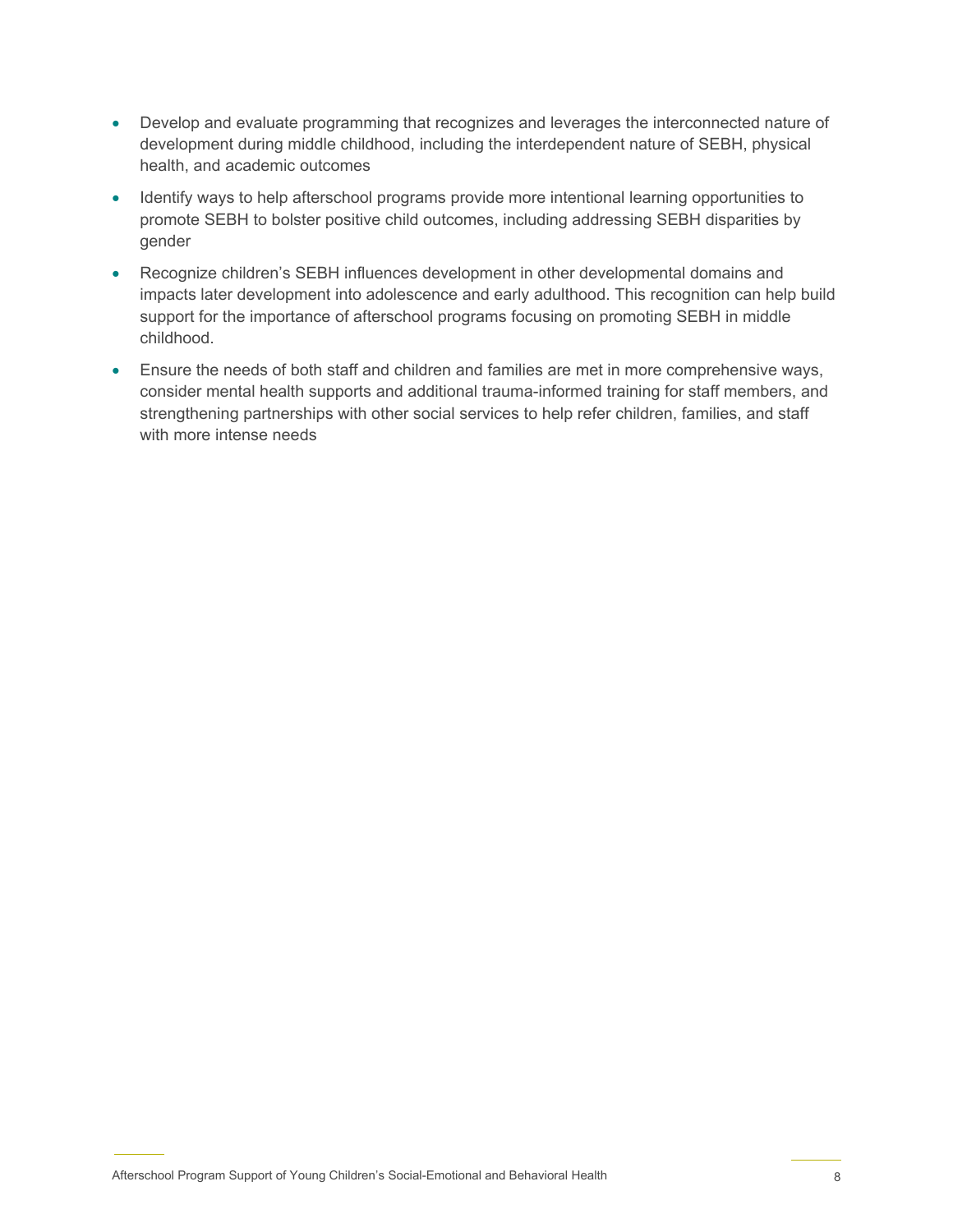### References

<span id="page-8-0"></span><sup>1</sup> Dutko, P., Ver Ploeg, M., & Farrigan, T. L. (2012). *Characteristics and influential factors of food deserts*. Washington, DC: US Department of Agriculture, Economic Research Service.

<span id="page-8-1"></span><sup>2</sup> Pinderhughes, E. E., Nix, R., Foster, E. M., & Jones, D. (2001). Parenting in context: Impact of neighborhood poverty, residential stability, public services, social networks, and danger on parental behaviors. *Journal of Marriage and family*, 63(4), 941-953.

<span id="page-8-2"></span><sup>3</sup> Durlak, J., & Weissberg, R. (2007). *The impact of after-school programs that promote personal and social skills*. Chicago, IL: Collaborative for Academic, Social, and Emotional Learning.

<span id="page-8-3"></span><sup>4</sup> Dutko, P., Ver Ploeg, M., & Farrigan, T. L. (2012). *Characteristics and influential factors of food deserts*. Washington, DC: US Department of Agriculture, Economic Research Service.

<span id="page-8-4"></span><sup>5</sup> Afterschool Alliance. (2014). *America after 3PM: Afterschool programs in demand*. Washington, DC: Afterschool Alliance.

<span id="page-8-5"></span><sup>6</sup> Greenberg, M. T., Domitrovich, C. E., Weissberg, R. P., & Durlak, J. A. (2017). Social and emotional learning as a public health approach to education. *Future of Children, 27*(1).

<span id="page-8-6"></span>7 Frazier, S. L., Cappella, E., & Atkins, M. S. (2007). Linking mental health and afterschool systems for children in urban poverty. Preventing problems, promoting possibilities. *Administration and Policy in Mental Health and Mental Health Services Research*, 34, 389-399. doi:10.1007/s10488-007- 0118-y

<span id="page-8-7"></span><sup>8</sup> Boyle, D. E., Marshall, N. L., & Robeson, W. W. (2003). Gender at play: Fourth-grade girls and boys on the playground. *American Behavioral Scientist, 46*(10), 1326-1345.

<span id="page-8-8"></span><sup>9</sup> Substance Abuse and Mental Health Services Administration. *Glossary of Terms and Acronyms for SAMHSA Grants (2017).* Retrieved from<https://www.samhsa.gov/grants/grants-glossary#B>

<span id="page-8-9"></span><sup>10</sup> Jones, C. (2018). SPARK Early Literacy: Testing the impact of a family-school-community partnership literacy intervention. *School Community Journal, 28*(2), 247-264.

<span id="page-8-10"></span><sup>11</sup> Jones, C. J., Lander, R., & Westrum, R. (2015). The interim results of a randomized control trial of the SPARK Early Literacy Program/Milwaukee Community Literacy Project. *Grantee Submission*.

<span id="page-8-11"></span><sup>12</sup> Vandell, D. L., Reisner, E. R., Brown, B. B., Dadisman, K., Pierce, K. M., Lee, D., & Pechman, E. M. (2005). *The study of promising after-school programs: Examinations of intermediate outcomes in year 2*. Report to the Charles Stewart Mott Foundation.